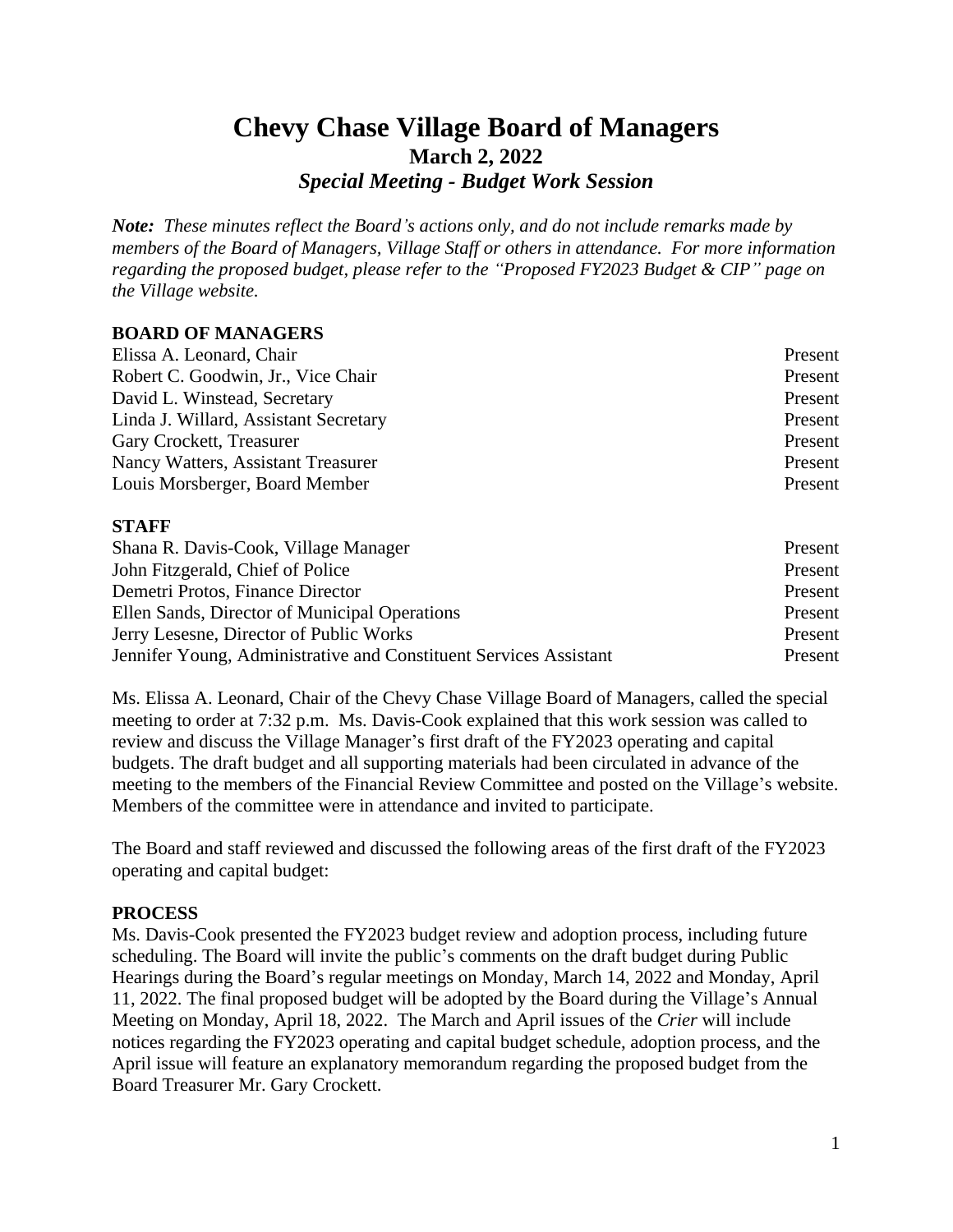## **REVENUES & FINANCIAL POSITION**

- 1. The Village's current financial position is positive.
- 2. Income tax revenue for FY2022 is expected to exceed the budgeted amount by \$200,000. The FY2023 budget revenue for income tax was held at \$3.0 million per the advice of the Board Treasurer.
- 3. The draft budget reflects that the constant yield real property tax rate for FY2023 is \$.0757, which is a net assessable property base of \$1,219,590,698 (an increase of \$41,324,548 over the assessable base calculated for 2021). If the Board adopts this rate, it will yield approximately \$923,703 in revenue in FY2023. The personal property tax rate will be held at the current \$.66 per \$100 of assessed value, for a yield of approximately \$110,000.
- 4. Village reserves are projected to be \$13,906,452 at the end of the current fiscal year (June 30, 2022) and the proposed FY2023 operating and capital budget presented herein will generate an approximate \$53,965 draw on reserves; however, reserve balances as of June 30, 2023 are still estimated to total approximately \$13,870,000 (pending any budget amendments authorized by the Board in the current and next fiscal years).
- 5. The Village Manager's FY2023 budget projected revenues to the general fund totaling \$6,313,871 which includes *SafeSpeed* Program revenue totaling \$625,005.
- 6. The projected FY2023 operating and capital expenses total \$6,367,836, resulting in a projected draw on reserves of \$53,965 in total (including all personnel, operations and capital improvement program expenditures).
- 7. Mr. Crockett provided an overview of the American Rescue Plan Act (ARPA) funds, which the Village is allocated to receive in two tranches each totaling \$1,012,847. The first tranche was received in the summer of 2021 (FY2022) and the second tranche will be received in the summer of 2022 (FY2023) and is reflected in the anticipated revenues for the draft FY2023 budget.

*The Board did not direct any changes to the Revenue projections, but did ask that clarifying language be included in the budget materials, including the April Crier budget insert, regarding the intentions for use of the ARPA revenue funds.*

# **EXPENSES**

# **General Operating Budget**

- 1. The budget includes a 4.5% cost of living adjustment for eligible employees pursuant to the Bureau of Labor Statistics' consumer price index for urban wage earners for calendar year 2021. An approximate 7% increase across departments for health insurance and approximately 6.85% increase for workers' compensation coverage is reflected in the draft budget.
- 2. A 4.1% consumer price index increase is reflected in the budget for applicable contracts that include an inflation rate provision.
- 3. The Police Operations budget includes a new line item for the service contract for the department's body-worn camera program, which is scheduled to begin by the end of FY2022.
- 4. Salaries and related personnel benefits and expenses have been decreased in the Public Works Personnel budget in anticipation of hiring a new Public Works Director. This change is reflected in the FY2023 budget.